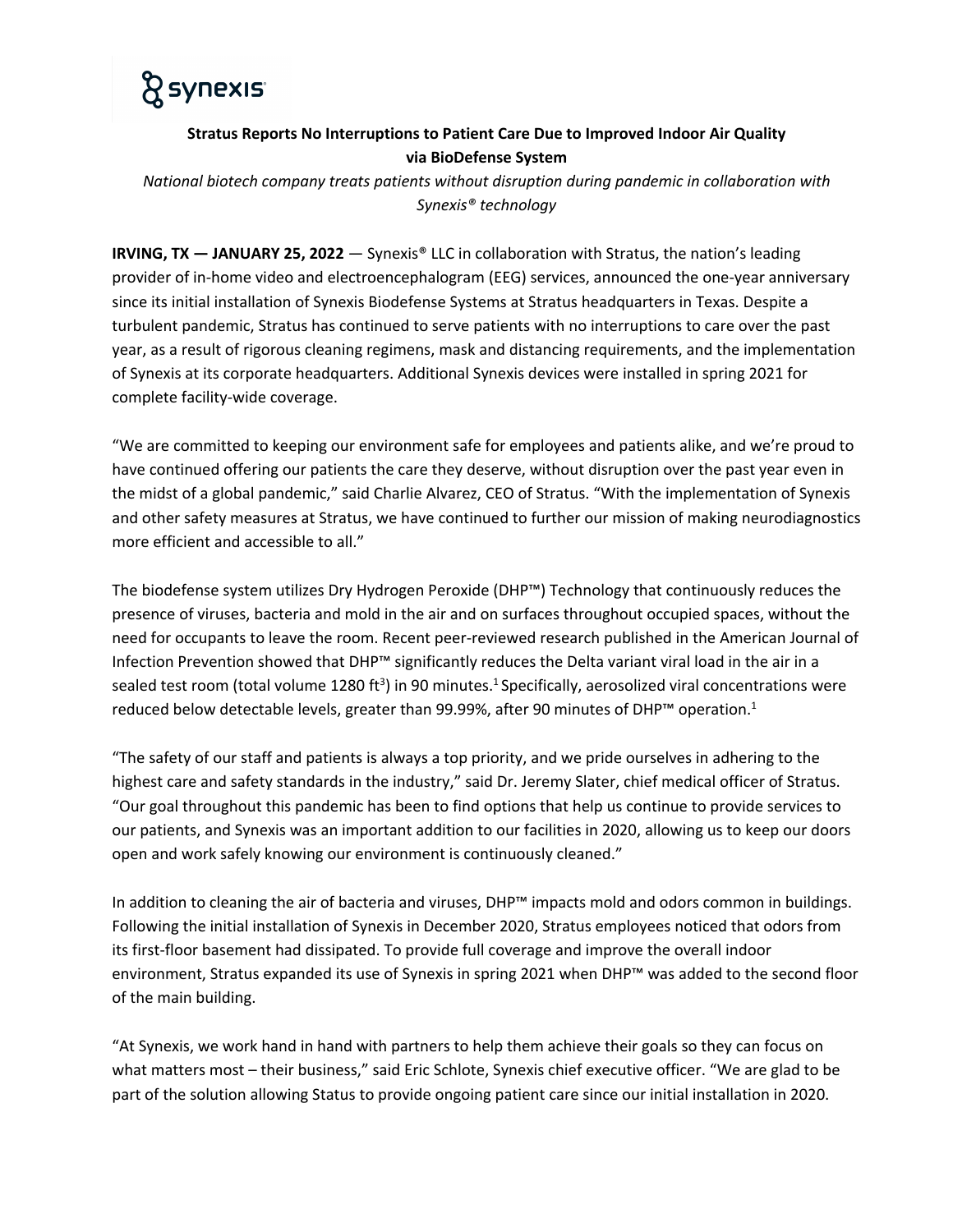# *R* synexis

Hearing these reports from customers shows how our technology is doing its job and working continuously to reduce the microbial load, 24-7-365."

### **ABOUT STRATUS**

Stratus is the nation's leading provider of ambulatory in-home video EEG and EEG services and has served more than 80,000 patients across the United States. Stratus offers technology, services and proprietary software solutions to help neurologists accurately and quickly diagnose their patients with epilepsy and other seizure-like disorders. Stratus also provides mobile cardiac telemetry to support the diagnostic testing needs of the neurology community. Additionally, the company's R&D division holds the world's largest database of de-identified EEG recordings and is applying machine learning to improve the overall quality and efficiency of EEG testing. To learn more, visit www.stratusneuro.com.

#### **ABOUT SYNEXIS**

Synexis® develops cutting-edge BioDefense systems designed to transform the air to make the air and surfaces cleaner. Synexis BioDefense systems are regulated by the US Environmental Protection Agency and state governments as antimicrobial devices. Accordingly, Synexis BioDefense systems are produced in an EPA-registered facility and packaged and labeled in accordance with EPA regulations appearing at 40 CFR 152.500. The Synexis system is Underwriters Laboratories (UL2998) Certified to produce no ozone and works continuously without disruptions in normal operations or workflow.<sup>1</sup> Synexis currently has 16 U.S. patents with 17 pending.<sup>2</sup> In addition, Synexis DHP<sup>™</sup> Technology is supported by data from seven peerreviewed studies.3,4,5,6,7,8,9

Founded in 2008, Synexis LLC is the leader in microbial reduction and the sole developer of patented technology that creates and continuously disperses DHP™ (Dry Hydrogen Peroxide) to help reduce the presence of microbes in indoor spaces around the clock, without the need for occupants to evacuate the space. Synexis has set the bar in the industry and continues to educate current and future customers on indoor environmental quality (IEQ).

For more information, visit Synexis.com.

### **MEDIA CONTACT**

For press inquiries, please contact Vanessa Mittendorf at vmittendorf@synexis.com or Jennifer Westphal at jennifer.westphal@fleishman.com.

<sup>1</sup> Synexis. Efficacy of the Synexis Sphere against SARS-CoV-2 Delta. October 20, 2021. Accessed December 2021. *https://synexis.com/wp-content/uploads/2021/12/sars-cov-2-delta-variant-12-8-final93.pdf*.

<sup>2</sup> Synexis *https://synexis.com/patents/.* Accessed November 30, 2021.

<sup>&</sup>lt;sup>3</sup> Sanguinet, J., Edmiston, C. Evaluation of dry hydrogen peroxide in reducing microbial bioburden in a healthcare facility. *American Journal of Infection Control (AJIC)* (2021). *https://doi.org/10.1016/j.ajic.2021.03.004.*